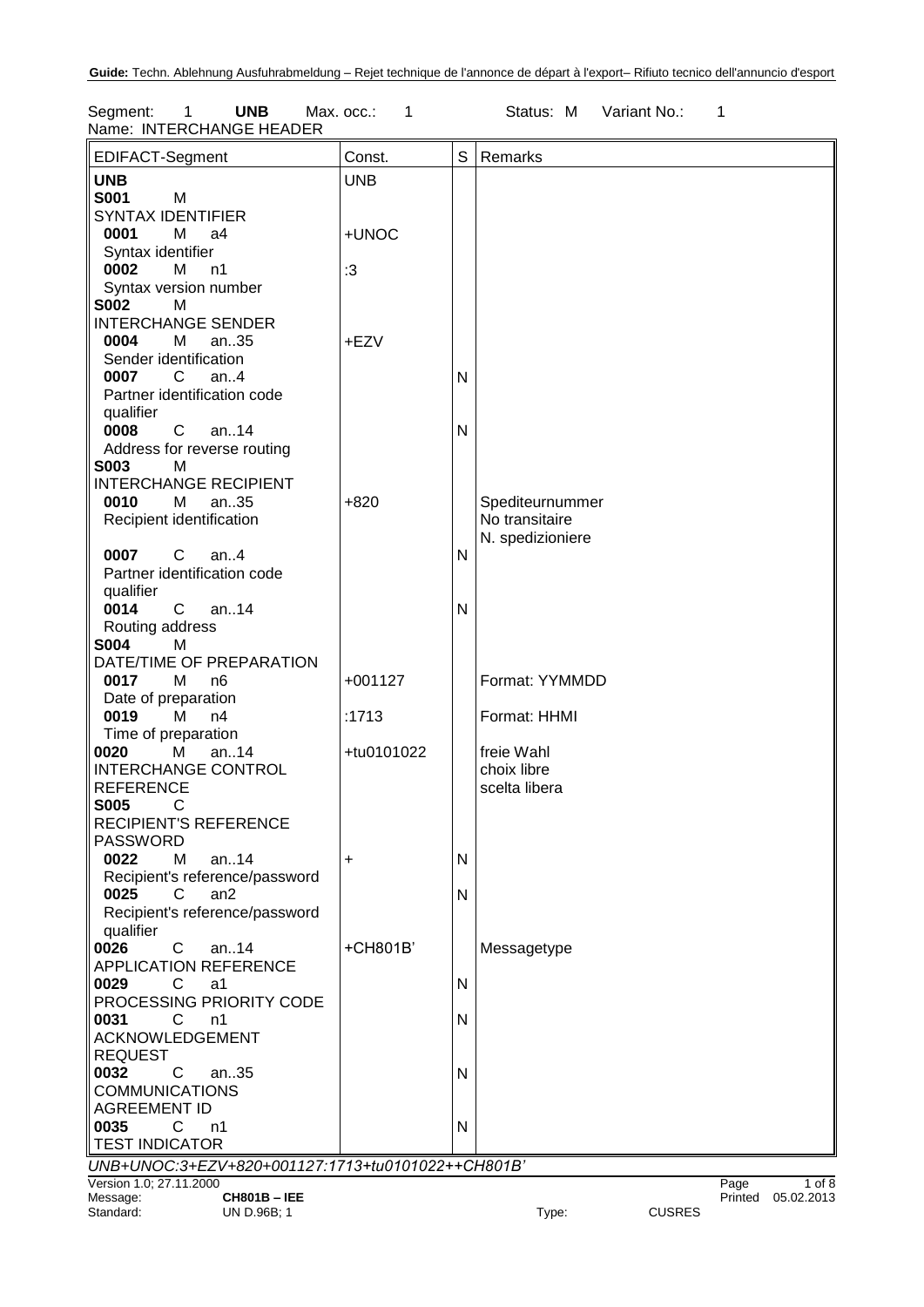| Segment:<br>$\overline{\phantom{a}}$ 2<br><b>UNH</b><br>Name: MESSAGE HEADER                                                                                                                                                                                                 | Max. $occ.: 1$           |   | Status: M                                  | Variant No.: |  |
|------------------------------------------------------------------------------------------------------------------------------------------------------------------------------------------------------------------------------------------------------------------------------|--------------------------|---|--------------------------------------------|--------------|--|
| <b>EDIFACT-Segment</b>                                                                                                                                                                                                                                                       | Const.                   | S | Remarks                                    |              |  |
| <b>UNH</b><br>0062<br>M an14<br><b>MESSAGE REFERENCE</b><br><b>NUMBER</b><br><b>S009</b><br>M                                                                                                                                                                                | <b>UNH</b><br>$+$ tu0233 |   | freie Wahl<br>choix libre<br>scelta libera |              |  |
| <b>MESSAGE IDENTIFIER</b><br>0065<br>M<br>an $6$                                                                                                                                                                                                                             | +CUSRES                  |   |                                            |              |  |
| Message type identifier<br>0052<br>M<br>an $3$                                                                                                                                                                                                                               | :D                       |   |                                            |              |  |
| Message type version number<br>0054<br>M and the set of the set of the set of the set of the set of the set of the set of the set of the set of the set of the set of the set of the set of the set of the set of the set of the set of the set of the set of the set<br>an3 | :96B                     |   |                                            |              |  |
| Message type release number<br>0051<br>$M$ an2                                                                                                                                                                                                                               | :UN'                     |   |                                            |              |  |
| Controlling agency<br>0057<br>$\overline{C}$<br>an6                                                                                                                                                                                                                          |                          | N |                                            |              |  |
| Association assigned code<br>C.<br>an35<br>0068<br><b>COMMON ACCESS</b>                                                                                                                                                                                                      |                          | N |                                            |              |  |

N

N

*UNH+tu0233+CUSRES:D:96B:UN'*

STATUS OF THE TRANSFER

Sequence message transfer

First/last sequence message

**0070** M n..2

**0073** C a1

transfer indication

REFERENCE<br>**S010** C

number

**S010** C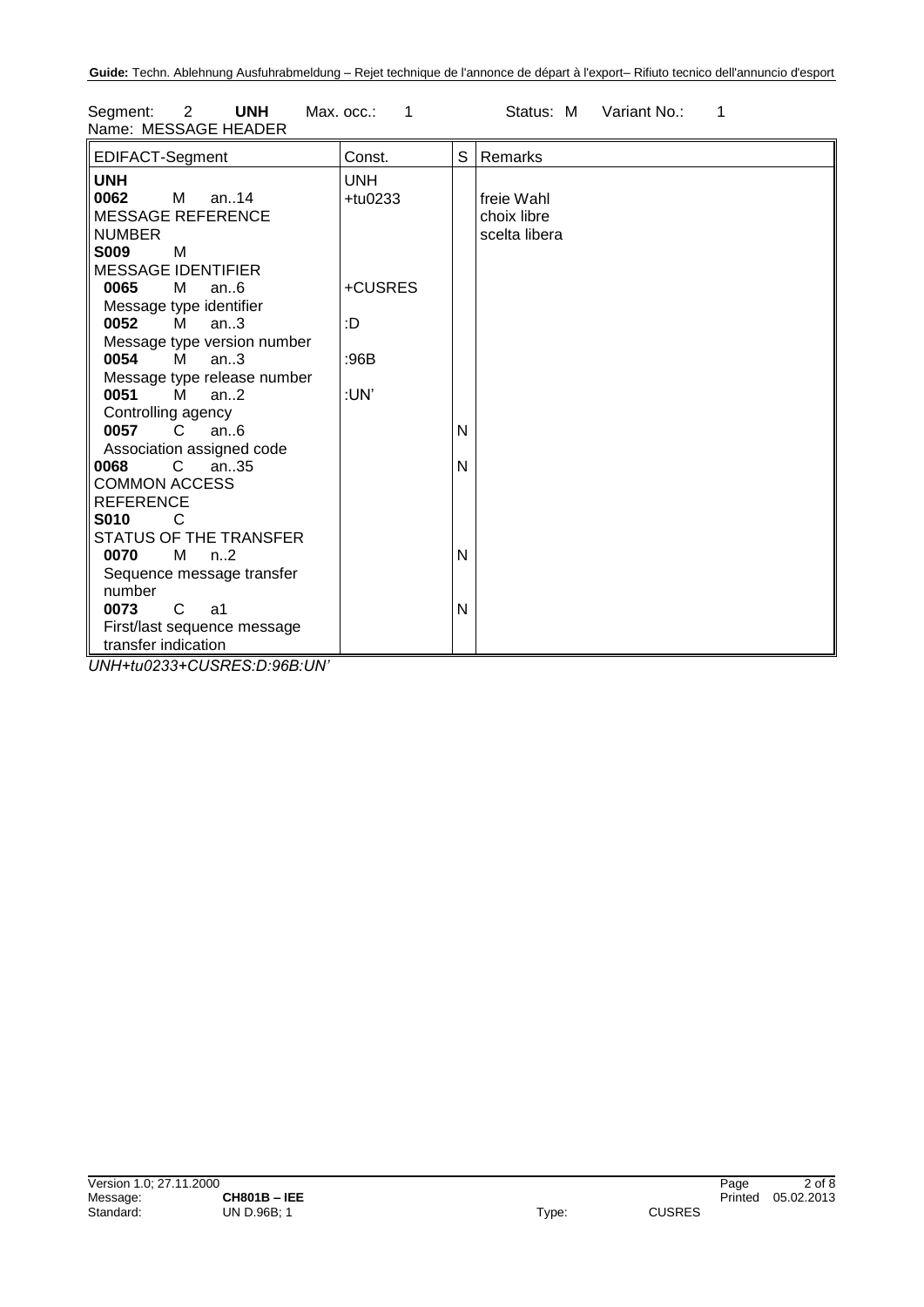| EDIFACT-Segment                     | Const.     | S | Remarks                               |
|-------------------------------------|------------|---|---------------------------------------|
| <b>BGM</b><br>C <sub>002</sub><br>C | <b>BGM</b> |   |                                       |
| DOCUMENT/MESSAGE NAME               |            |   |                                       |
| 1001<br>C<br>an.3                   | $\ddot{}$  |   |                                       |
| Document/message name,              |            |   |                                       |
| coded                               |            |   |                                       |
| 1131<br>$\mathbf{C}$<br>an.3        |            | N |                                       |
| Code list qualifier                 |            |   |                                       |
| 3055<br>an.3<br>C.                  |            | N |                                       |
| Code list responsible agency,       |            |   |                                       |
| coded                               |            |   |                                       |
| 1000<br>C<br>an35                   |            | N |                                       |
| Document/message name               |            |   |                                       |
| C <sub>106</sub><br>C               |            |   |                                       |
| DOCUMENT/MESSAGE                    |            |   |                                       |
| <b>IDENTIFICATION</b>               |            |   |                                       |
| 1004<br>C.<br>an35                  | +d1234566' |   | Deklarationsnummer Spediteur          |
| Document/message number             |            |   | No déclaration transitaire            |
|                                     |            |   | N. dichiarazione spedizioniere (an17) |
| 1056<br>C<br>an.9                   |            | N |                                       |
| Version                             |            |   |                                       |
| 1060<br>C<br>an.6                   |            | N |                                       |
| Revision number                     |            |   |                                       |
| $\mathbf{C}$<br>1225<br>an.3        |            | N |                                       |
| <b>MESSAGE FUNCTION, CODED</b>      |            |   |                                       |
| $\mathsf{C}$<br>4343<br>an.3        |            | N |                                       |
| RESPONSE TYPE, CODED                |            |   |                                       |

Segment: 3 **BGM** Max. occ.: 1 Status: M Variant No.: 1 Name: Beginning of message

*BGM++d1234566'*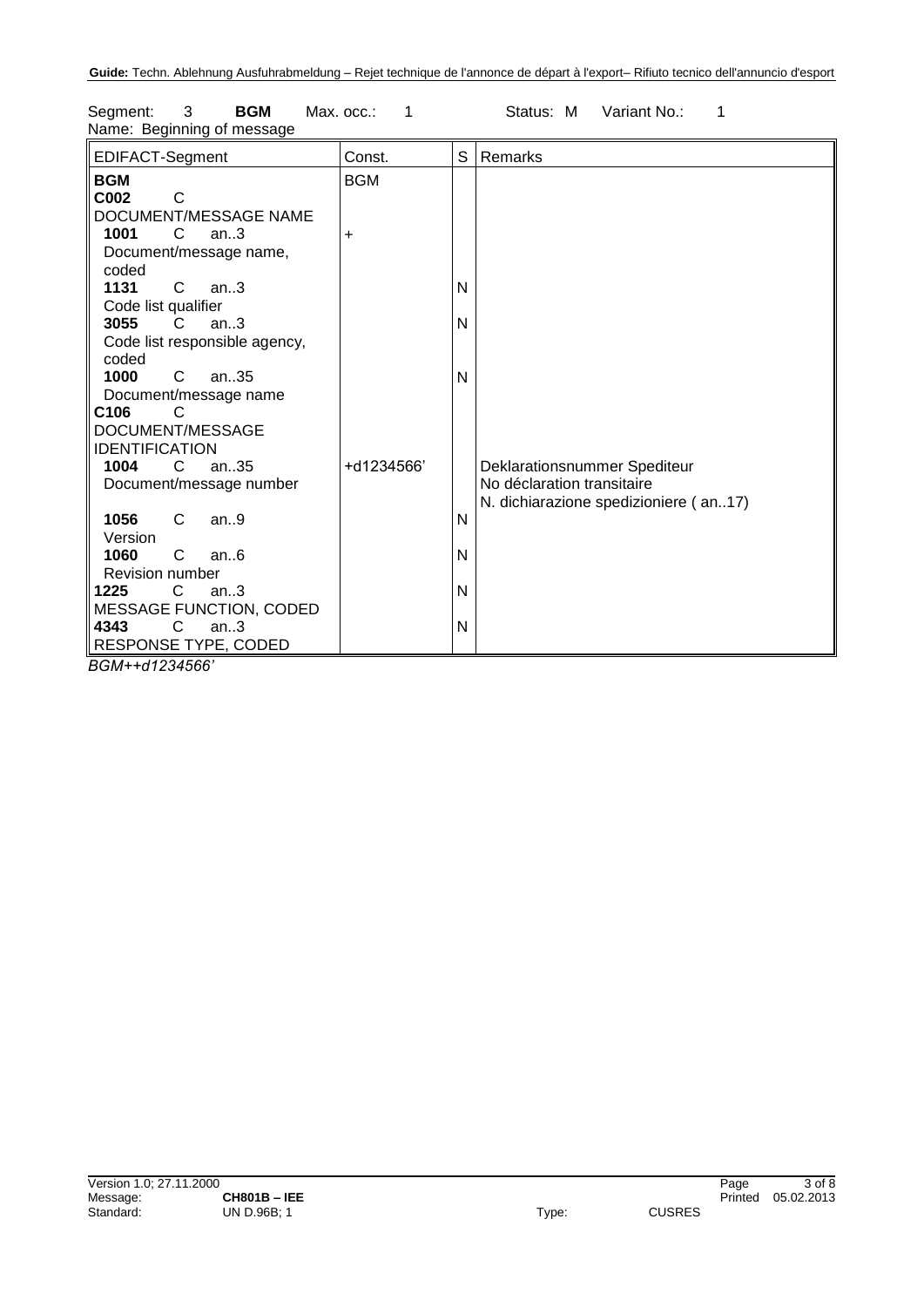| Segment group:<br>NAD-SG2                                                        |              | SG <sub>1</sub> | Max. occ.: |                   | 9 |        | Status: C                                                    | Variant No.: | 1 |  |
|----------------------------------------------------------------------------------|--------------|-----------------|------------|-------------------|---|--------|--------------------------------------------------------------|--------------|---|--|
| Segment:<br>Name: Name and address                                               | 10           | <b>NAD</b>      | Max. occ.: |                   | 1 |        | Status: M                                                    | Variant No.: | 1 |  |
| EDIFACT-Segment                                                                  |              |                 |            | Const.            |   | S      | Remarks                                                      |              |   |  |
| <b>NAD</b><br>3035<br>M<br>PARTY QUALIFIER<br>C082<br>C<br>PARTY IDENTIFICATION  | an.3         |                 |            | <b>NAD</b><br>+FW |   |        |                                                              |              |   |  |
| <b>DETAILS</b><br>3039<br>M<br>Party id. identification                          | an35         |                 |            | $+820'$           |   |        | Spediteurnummer<br>No transitaire<br>N. spedizioniere (an17) |              |   |  |
| 1131<br>$\mathsf{C}$<br>Code list qualifier                                      | an.3         |                 |            |                   |   | Ν      |                                                              |              |   |  |
| 3055<br>C<br>Code list responsible agency,<br>coded                              | an.3         |                 |            |                   |   | N      |                                                              |              |   |  |
| C058<br>C<br>NAME AND ADDRESS                                                    |              |                 |            |                   |   |        |                                                              |              |   |  |
| 3124<br>М<br>Name and address line                                               | an35         |                 |            |                   |   | Ν      |                                                              |              |   |  |
| 3124<br>C<br>Name and address line<br>3124<br>C                                  | an35<br>an35 |                 |            |                   |   | N<br>N |                                                              |              |   |  |
| Name and address line<br>3124<br>C                                               | an35         |                 |            |                   |   | N      |                                                              |              |   |  |
| Name and address line<br>3124<br>C<br>Name and address line                      | an35         |                 |            |                   |   | N      |                                                              |              |   |  |
| C080<br>С<br>PARTY NAME                                                          |              |                 |            |                   |   |        |                                                              |              |   |  |
| 3036<br>M<br>Party name<br>3036<br>C                                             | an35<br>an35 |                 |            |                   |   | Ν<br>Ν |                                                              |              |   |  |
| Party name<br>3036<br>C                                                          | an35         |                 |            |                   |   | N      |                                                              |              |   |  |
| Party name<br>3036<br>C<br>Party name                                            | an35         |                 |            |                   |   | N      |                                                              |              |   |  |
| 3036<br>C<br>Party name                                                          | an35         |                 |            |                   |   | N      |                                                              |              |   |  |
| 3045<br>C<br>Party name format, coded<br>C059<br>C                               | an.3         |                 |            |                   |   | N      |                                                              |              |   |  |
| <b>STREET</b><br>3042<br>M                                                       |              | an35            |            |                   |   | Ν      |                                                              |              |   |  |
| Street and number/p.o. box<br>$\mathsf{C}$<br>3042                               |              | an35            |            |                   |   | N      |                                                              |              |   |  |
| Street and number/p.o. box<br>3042<br>$\mathsf{C}$<br>Street and number/p.o. box |              | an35            |            |                   |   | N      |                                                              |              |   |  |
| 3042<br>C<br>Street and number/p.o. box                                          | an35         |                 |            |                   |   | N      |                                                              |              |   |  |
| $\mathsf{C}$<br>3164<br><b>CITY NAME</b>                                         |              | an35            |            |                   |   | N      |                                                              |              |   |  |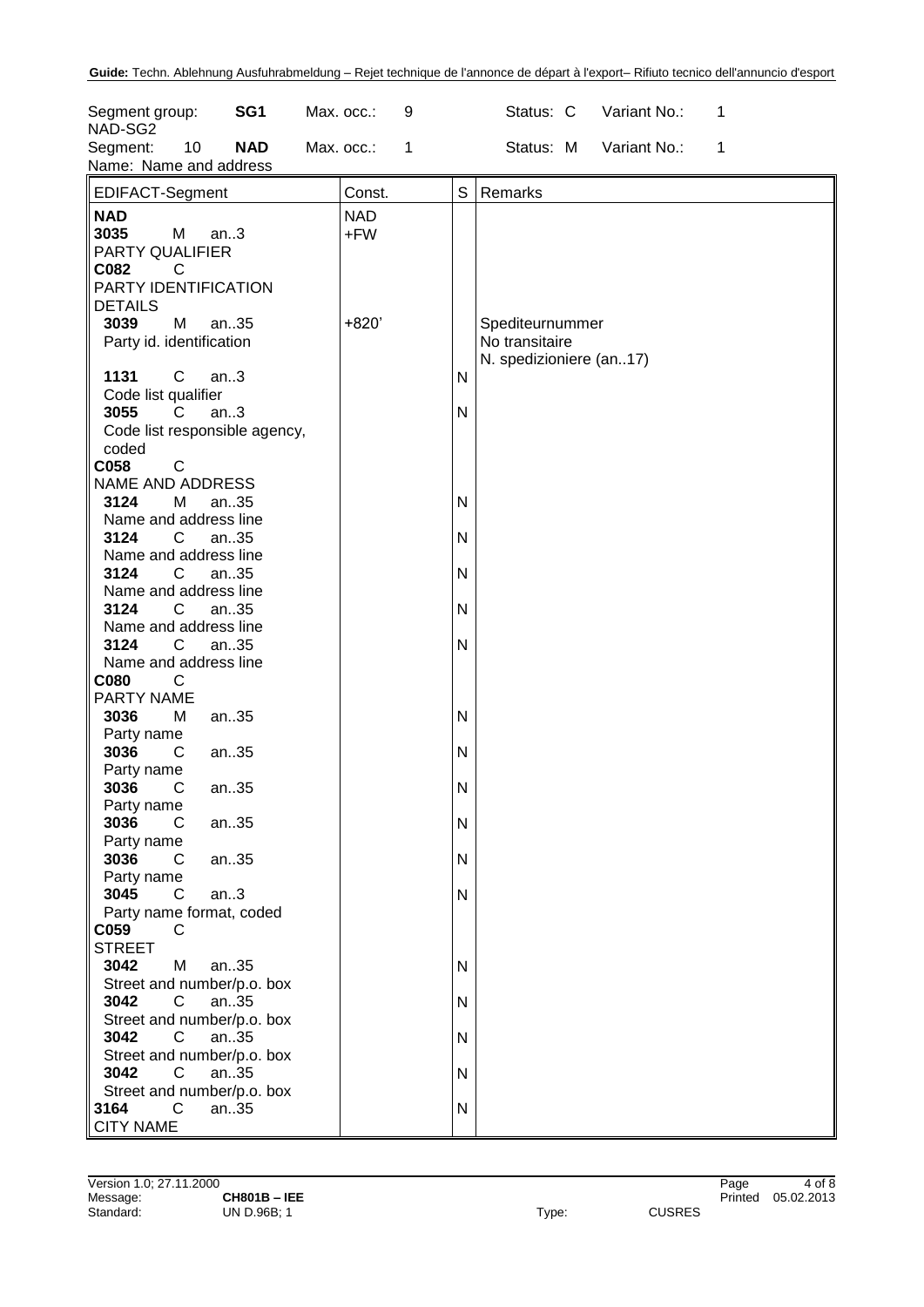| 10<br><b>NAD</b><br>Segment:            | Max. occ.: |   | Variant No.:<br>Status: M |
|-----------------------------------------|------------|---|---------------------------|
| EDIFACT-Segment                         | Const.     | S | Remarks                   |
| 3229<br>an.9                            |            | N |                           |
| COUNTRY SUB-ENTITY                      |            |   |                           |
| IDENTIFICATION                          |            |   |                           |
| 3251<br>an.9<br>POSTCODE IDENTIFICATION |            | N |                           |
| <b>3207</b><br>an.3                     |            | N |                           |
| COUNTRY, CODED                          |            |   |                           |

*NAD+FW+820'*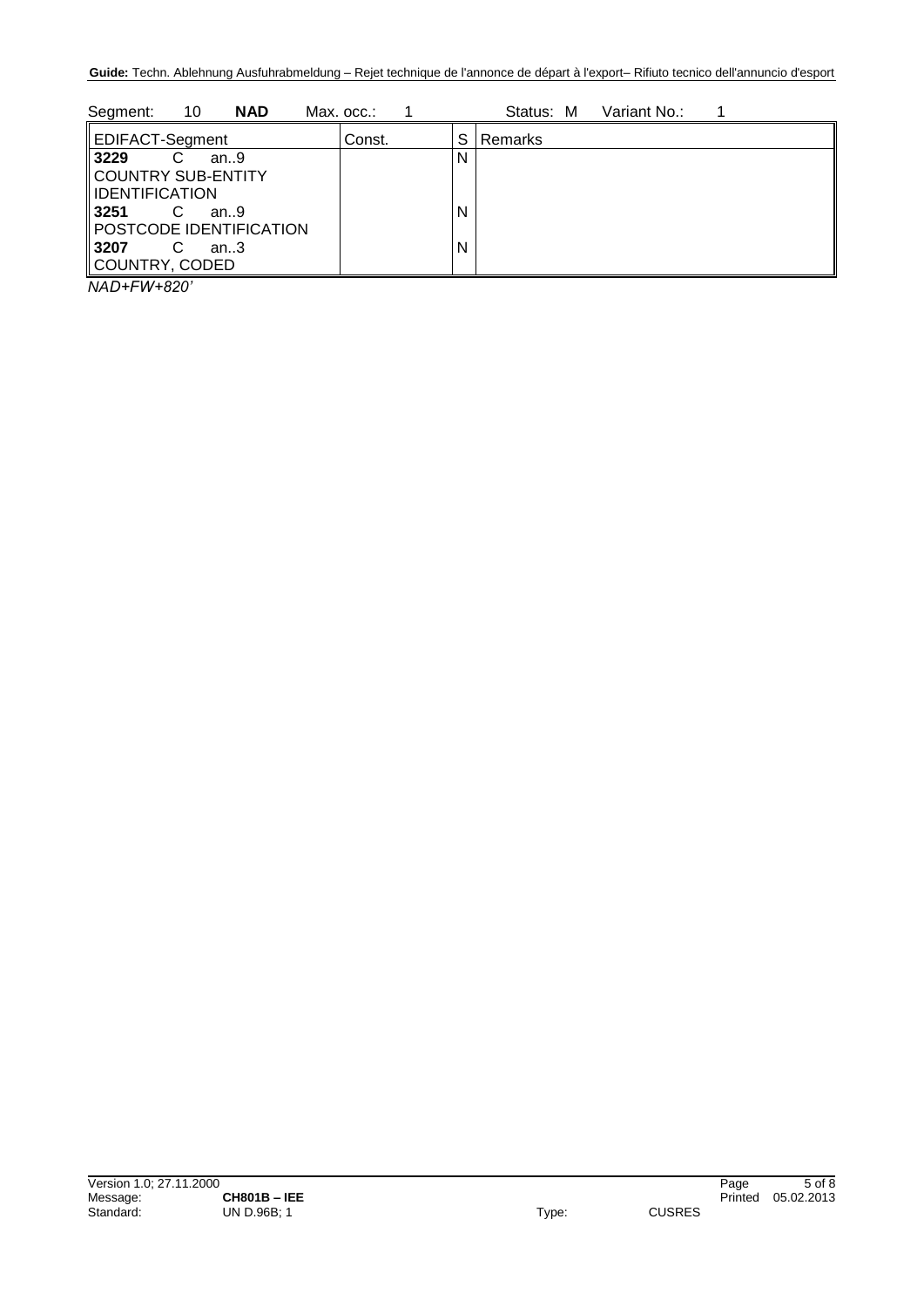| SG4<br>Segment group:<br>ERP-RFF-ERC-FTX<br>16<br><b>ERP</b><br>Segment:<br>Name: Error point details                                                                                                                                                                                                                                                                                                                   | Max. occ.:<br>99<br>$Max.$ $occ.$ :<br>$\mathbf{1}$ |                  | Status: C<br>Variant No.:<br>1<br>Status: M<br>Variant No.:<br>1 |
|-------------------------------------------------------------------------------------------------------------------------------------------------------------------------------------------------------------------------------------------------------------------------------------------------------------------------------------------------------------------------------------------------------------------------|-----------------------------------------------------|------------------|------------------------------------------------------------------|
| EDIFACT-Segment                                                                                                                                                                                                                                                                                                                                                                                                         | Const.                                              | S                | Remarks                                                          |
| <b>ERP</b><br>C701<br>C<br><b>ERROR POINT DETAILS</b><br>1049<br>$\mathsf{C}$<br>an.3<br>Message section, coded<br>1052<br>$\mathbf{C}$<br>an35<br>Message item number<br>1054<br>C.<br>n6<br>Message sub-item number<br>C853<br>C<br><b>ERROR SEGMENT POINT</b><br><b>DETAILS</b><br>9166<br>C<br>an.3<br>Segment tag<br>C.<br>1050<br>an $.10$<br>Sequence number<br>1159<br>$C$ an3<br>Sequence number source, coded | <b>ERP</b><br>$+5'$<br>:000011234'                  | N<br>N<br>N<br>N | Fehlernummer<br>No d'erreur<br>N. dell'errore (n9)               |

*ERP+5:000011234'*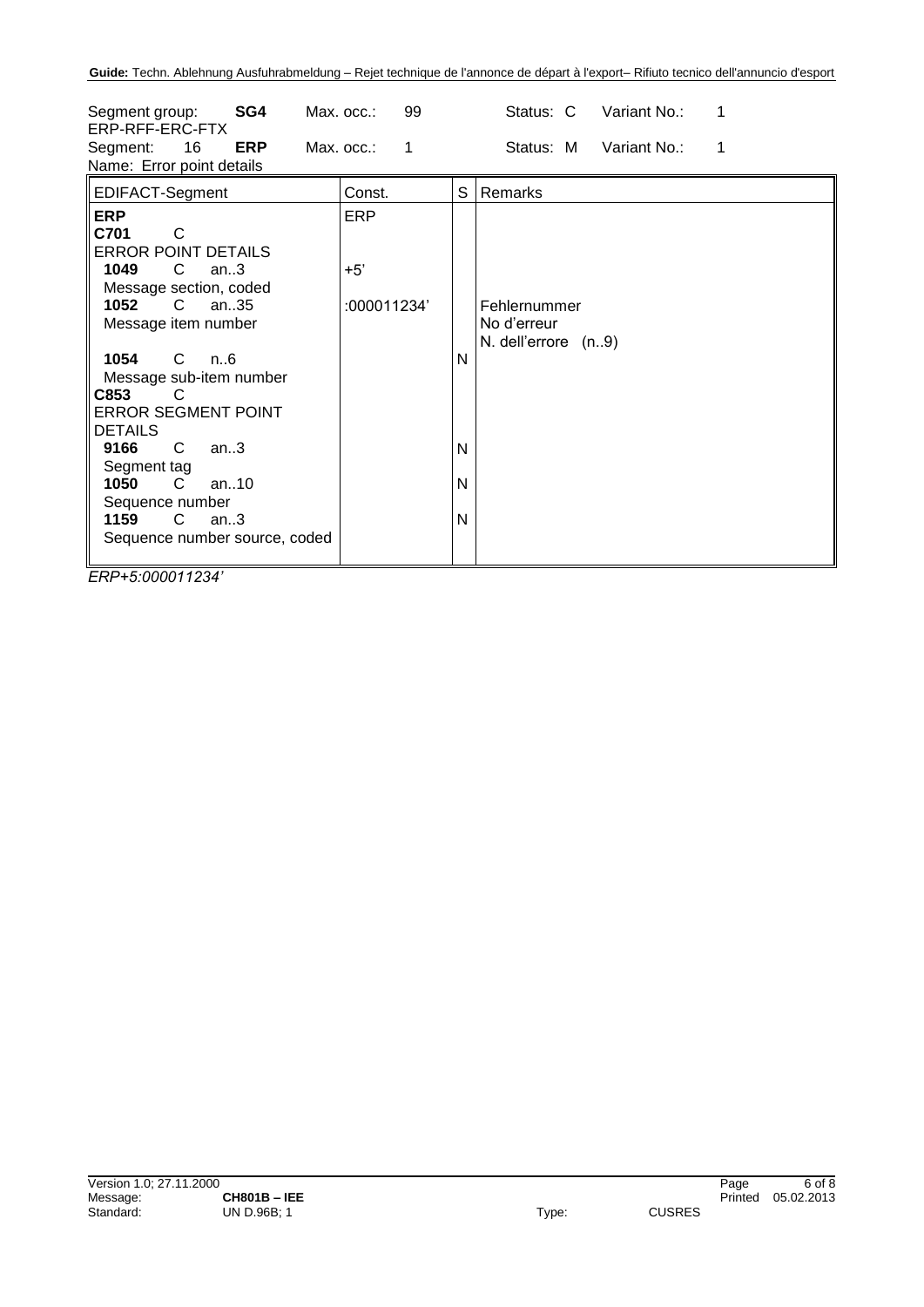Segment: 53 **UNT** Max. occ.: 1 Status: M Variant No.: 1 Name: MESSAGE TRAILER

| EDIFACT-Segment                                                                                                                             | Const.                            | S | Remarks      |
|---------------------------------------------------------------------------------------------------------------------------------------------|-----------------------------------|---|--------------|
| <b>UNT</b><br>0074<br>м<br>n. 6<br>∥NUMBER OF SEGMENTS IN A<br>∥MESSAGE<br>   0062<br>M<br>an14<br>$\parallel$ MESSAGE REFERENCE<br>∥NUMBER | <b>UNT</b><br>$+5$<br>$+$ tu0233' |   | $=$ UNH 0062 |

*UNT+5+ tu0233'*